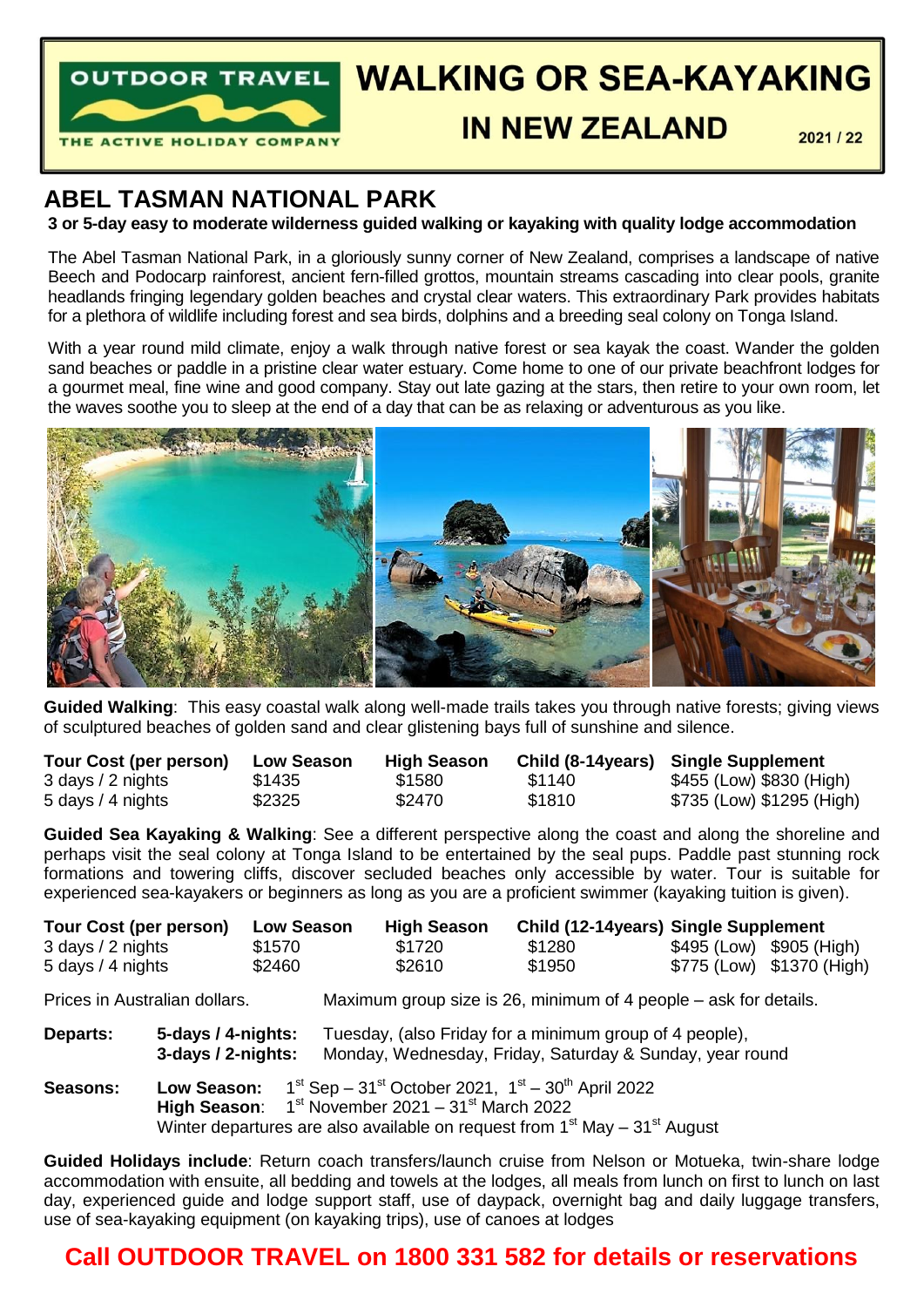

#### **Suggested itinerary – Guided walking:**

#### **Day 1: Nelson / Motueka to Awaroa via Totaranui**

Approximate walking time: 3.5 - 4 hours (8-10km) depending on options

Pick up Nelson (10.15am from 20<sup>th</sup> December to 31<sup>st</sup> March, rest of the year at 7.00am) or Motueka (11.15am from 20<sup>th</sup> December to 31<sup>st</sup> March, rest of the year at 8.15am) and last-minute luggage organisation at our Motueka office. Our motor launch departs Kaiteriteri for a leisurely cruise along the National Park coastline, with hot drinks, covered or open deck areas and bathroom facilities on board. When you arrive at Totaranui, you can relax on the beach or take a walk through the lush, untouched rainforest on the Pukatea Loop (approximately 1.5 hours). Head south for about 2 hours from Totaranui to the fascinating Awaroa estuary. Walk through rainforest with magnificent specimens of Nikau Palm and Rata fringing idyllic sandy coves. Cross the Awaroa estuary and be introduced to its fascinating history. Spend the night on the beachfront at Meadowbank Homestead - Awaroa.

#### **Day 2: Explore Awaroa**

Approximate times for walks is up to 4 hours, Optional kayaking up to 2 hours (tides permitting)

Let your guide plan your day as active or relaxed as you wish. Perhaps explore the largest tidal estuary in Abel Tasman National Park on foot or by kayak (tides permitting), visit early European and pre-European historical sites or unwind on the beach. Relax and enjoy the comforts of Meadowbank Homestead - Awaroa.

#### **Day 3: Awaroa to Torrent Bay**

#### Approximate walking time is 6-7 hours (18km)

Depart Awaroa to walk over the Tonga Saddle to Onetahuti and relax on the golden sand beach. Stop for lunch at Bark Bay and take time out to relax, explore, swim or sunbathe on the golden sand. In the afternoon, enjoy a succession of magnificent views of headlands, estuaries and beaches, walking through native forest and crossing the swing bridge at Falls River. Continue on to Torrent Bay Lodge on the beachfront.

#### **Day 4: Explore Torrent Bay**

Optional walking and canoeing (tide dependent) is up to 5 hours (10km)

A day of choices, options include: a walk through breathtaking first generation forest, up to the waterfalls on Falls River; canoe in the estuary and visit the peaceful grotto of Cleopatra's Pool (tides permitting); walk to the protected golden beaches of Anchorage and Te Pukatea and visit historic Maori sites at Pitt Head.

## **Day 5: Torrent Bay to Motueka/Nelson**

Approximate times: Walk Torrent Bay to Marahau - 4 hours (13km)

On the well-graded final section of Abel Tasman coast track, rediscover the pristine bays and beaches named by French Explorer, Dumont D'Urville in 1827. Stop for lunch at any one of the bays, and then walk the last leg to Marahau. Our coach meets you to return to Motueka (4.00pm) or Nelson (5.30pm – 6.00pm).

**Note:** The direction of the Guided Walk may be reversed on some departures. Walking each day is optional.

**Outdoor Travel** offer a wide range of guided walking experiences in New Zealand including the **Milford Track**, **Routeburn Walk**, Grand Traverse, **Hollyford Track**, Queen Charlotte Walk, and **Tongariro Crossing**. In Europe walks available in most destinations including France, Italy, Spain, UK, Germany and Switzerland

### **Contact Outdoor Travel direct for more details and reservations: Contact OUTDOOR TRAVEL for a brochure, full details and for reservations:**

- Call: Toll free 1800 331 582 or (03) 57551743 or Fax (03) 57501020
- *Email:* **[info@outdoortravel.com.au](mailto:info@outdoortravel.com.au)**
- Web: **[http://www.outdoortravel.com.au](http://www.outdoortravel.com.au/)**
- Mail: Outdoor Travel Pty Ltd, PO Box 286, Bright, VIC 3741, Australia